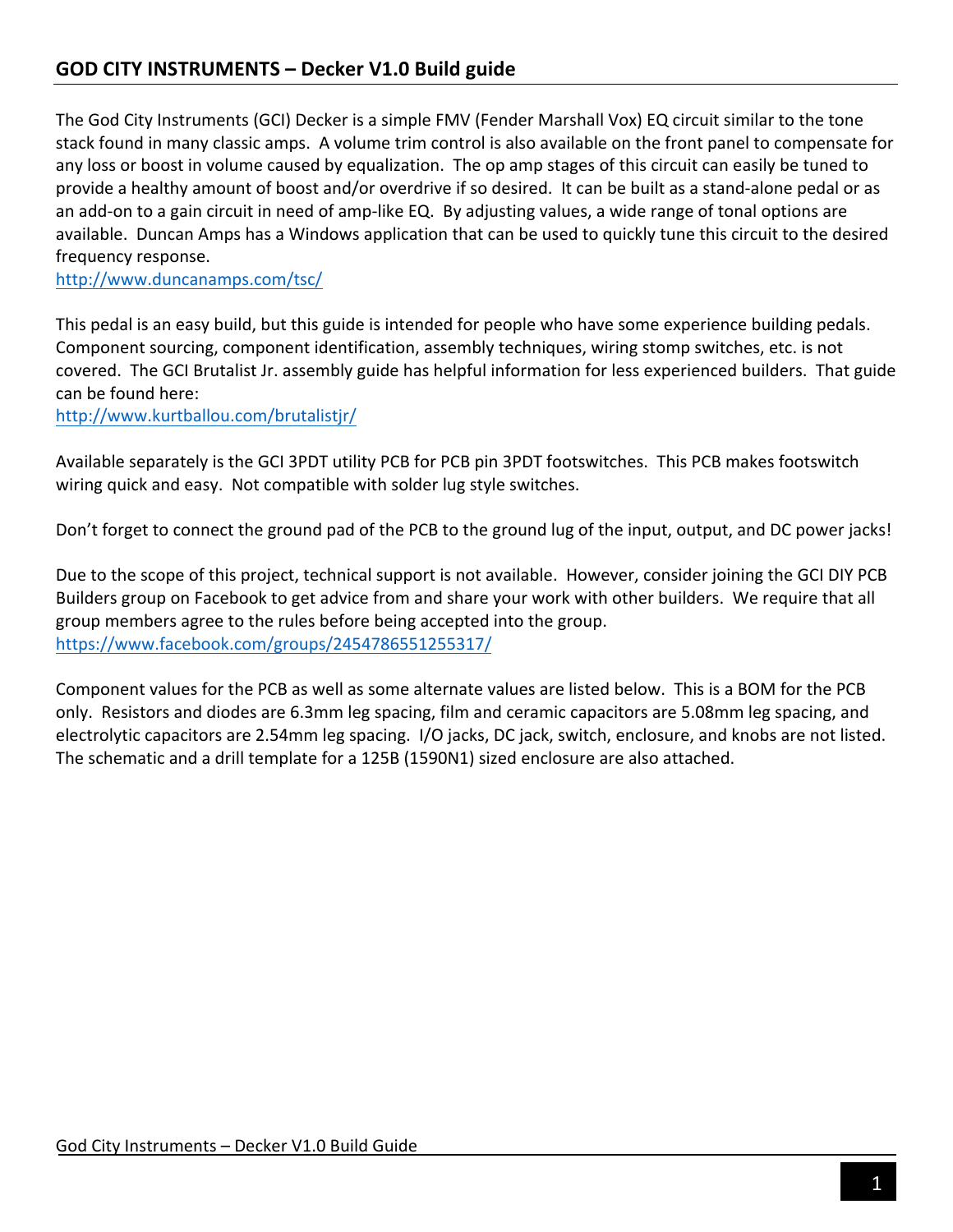| Part            | Value             | <b>Description</b>    | <b>Substitute</b>     | <b>Substitution Notes</b>                       |
|-----------------|-------------------|-----------------------|-----------------------|-------------------------------------------------|
| C <sub>1</sub>  | 0.47u             | Film cap              |                       | See Duncan TSC                                  |
| C <sub>2</sub>  | 47 <sub>n</sub>   | Film cap              | $10n - 0.1u$          | Input cap. Forms HPF with R9.                   |
| C3              | 100u              | Electrolytic cap      |                       |                                                 |
| C <sub>4</sub>  | 0.1u              | Film cap              |                       |                                                 |
| C <sub>5</sub>  | 100u              | Electrolytic cap      |                       |                                                 |
| C <sub>6</sub>  | 1u                | Film cap              |                       |                                                 |
| C7              | 4.7n              | $\overline{Film}$ cap |                       | See Duncan TSC                                  |
| C <sub>8</sub>  | 0.33 <sub>u</sub> | Film cap              |                       | See Duncan TSC                                  |
| C <sub>9</sub>  | 2.2n              | Film cap              | $1n-4.7n$             | Forms input LPF with R10.                       |
| C10             | 0.1u MLCC         | <b>MLCC</b>           |                       |                                                 |
| C11             | 100p              | <b>MLCC</b>           | 220p-1n               | Raise if using smaller R4 values.               |
| C12             | 1u                | Film cap              |                       |                                                 |
| LED             | L1                | LED                   |                       |                                                 |
| D <sub>1</sub>  | 1n5818            | Schottky diode        | 1n5817, 1n4001, bat41 | Any suitable protection diode for 9v.           |
| IC              | LM833             | Dual Op Amp           | TL072, OPA2134, etc   | Any pin compatible dual op amp                  |
| <b>CLR</b>      | 4.7k              | 1/4 watt resistor     | 1k-10k                | Current limiting resistor for LED               |
| R <sub>1</sub>  | 1M                | 1/4 watt resistor     | 2.2M                  | Pull down resistor                              |
| R <sub>2</sub>  | 10k               | 1/4 watt resistor     |                       |                                                 |
| R <sub>3</sub>  | 10k               | 1/4 watt resistor     |                       |                                                 |
| R <sub>4</sub>  | 10 <sub>k</sub>   | 1/4 watt resistor     | 1k-47k                | Lower for more output gain and op amp clipping. |
| R5              | 10k               | 1/4 watt resistor     | 1k-47k                | Lower for more input gain and op amp clipping.  |
| R <sub>6</sub>  | 100k              | 1/4 watt resistor     |                       |                                                 |
| R <sub>7</sub>  | 1 <sub>k</sub>    | 1/4 watt resistor     |                       |                                                 |
| R <sub>8</sub>  | 10 <sub>k</sub>   | 1/4 watt resistor     |                       |                                                 |
| R <sub>9</sub>  | 1M                | 1/4 watt resistor     |                       |                                                 |
| R <sub>10</sub> | 10k               | 1/4 watt resistor     |                       |                                                 |
| <b>R11</b>      | 100k              | 1/4 watt resistor     |                       |                                                 |
| <b>TREBLE</b>   | <b>B25k</b>       | Potentiometers        |                       | See Duncan TSC                                  |
| <b>BASS</b>     | A100k             | Potentiometers        |                       | See Duncan TSC                                  |
| <b>MID</b>      | B <sub>5</sub> k  | Potentiometers        |                       | See Duncan TSC                                  |
| <b>SLOPE</b>    | A <sub>10</sub> k | Potentiometers        |                       | See Duncan TSC                                  |
| <b>TRIM</b>     | A100k             | Potentiometers        |                       |                                                 |
| S               | PAD               | Send to PCB           |                       |                                                 |
| $L +$           | PAD               | $LED+$                |                       |                                                 |
| Ŀ.              | PAD               | LED-                  |                       |                                                 |
| R               | PAD               | Return from PCB       |                       |                                                 |
| $\vee$          | PAD               | 9v input              |                       |                                                 |
| G               | PAD               | Ground                |                       |                                                 |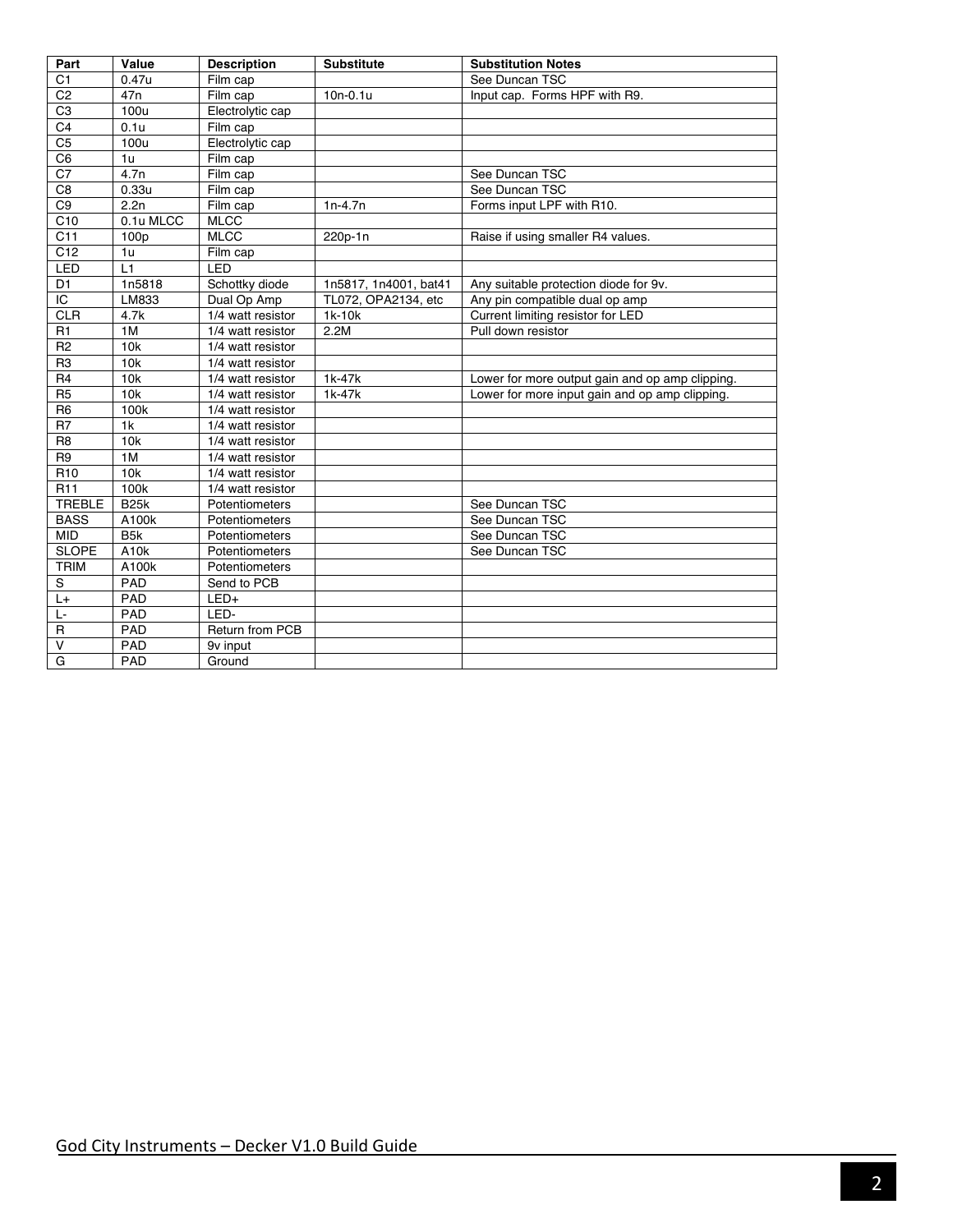